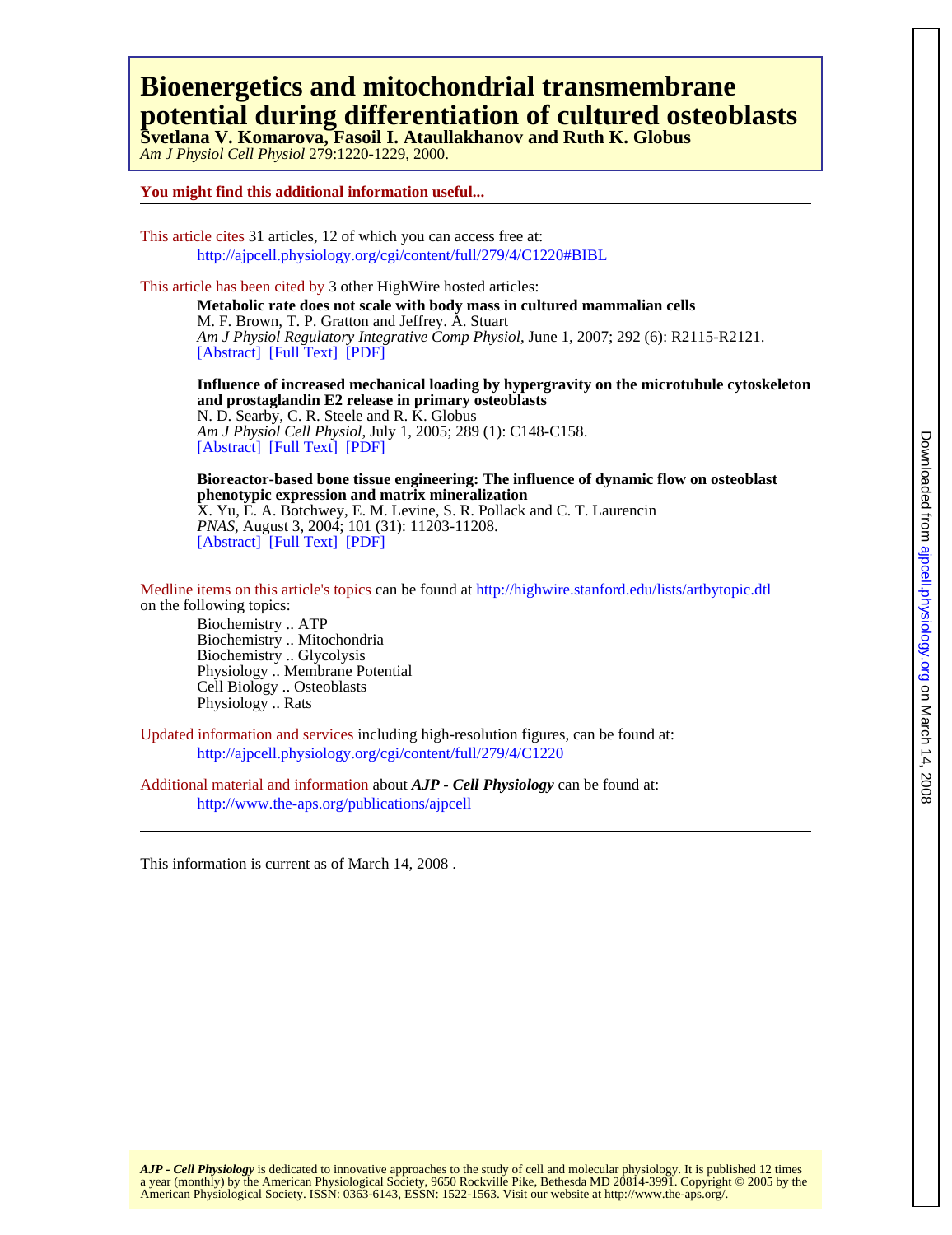# Bioenergetics and mitochondrial transmembrane potential during differentiation of cultured osteoblasts

### SVETLANA V. KOMAROVA, $^1$  FASOIL I. ATAULLAKHANOV, $^2$  AND RUTH K. GLOBUS<sup>1</sup> 1 *Life Sciences Division, NASA Ames Research Center, Moffett Field, California 94035-1000; and* <sup>1</sup> *National Research Center for Hematology, Moscow, 125167 Russia*

Received 13 January 2000; accepted in final form 2 May 2000

**Komarova, Svetlana V., Fasoil I. Ataullakhanov, and Ruth K. Globus.** Bioenergetics and mitochondrial transmembrane potential during differentiation of cultured osteoblasts. *Am J Physiol Cell Physiol* 279: C1220–C1229, 2000.—To evaluate the relationship between osteoblast differentiation and bioenergetics, cultured primary osteoblasts from fetal rat calvaria were grown in medium supplemented with ascorbate to induce differentiation. Before ascorbate treatment, the rate of glucose consumption was 320  $nmod \cdot h^{-1} \cdot 10^6$  cells<sup>-1</sup>, respiration was 40 nmol $\cdot h^{-1} \cdot 10^6$  $\text{cells}^{-1}$ , and the ratio of lactate production to glucose consumption was  $\sim$ 2, indicating that glycolysis was the main energy source for immature osteoblasts. Ascorbate treatment for 14 days led to a fourfold increase in respiration, a threefold increase in ATP production, and a fivefold increase in ATP content compared with that shown in immature cells. Confocal imaging of mitochondria stained with a transmembrane potential-sensitive vital dye showed that mature cells possessed abundant amounts of high-transmembrane-potential mitochondria, which were concentrated near the culture medium-facing surface. Acute treatment of mature osteoblasts with metabolic inhibitors showed that the rate of glycolysis rose to maintain the cellular energy supply constant. Thus progressive differentiation coincided with changes in cellular metabolism and mitochondrial activity, which are likely to play key roles in osteoblast function.

ATP; respiration; glycolysis; bone

ROBUST DEMANDS FOR ENERGY are placed on osteoblasts during production of a mineralized matrix, which provides both structural support and a calcium reservoir. Although oxidative phosphorylation produces 17 times more ATP per mole of glucose than glycolysis, both pathways participate in the response of bone cells to calciotropic stimuli (31). Treatment of young rats with parathyroid hormone (PTH) increases glycolytic activity of bone tissue (4). Furthermore, gonadal steroids stimulate the enzymatic activity of creatine kinase, which transfers phosphate from creatine to generate ATP (32). Mechanical loading affects blood flow in bone and, consequently, oxygenation; conversely, skeletal disuse induces hypoxia in osteocytes (8). Thus the activities of bioenergetic pathways in osteoblasts are likely to play key roles in the physiology of skeletal tissue.

Mitochondria are diverse in both form and function, and they participate in various critical cell functions in addition to bioenergetics, including apoptosis and calcium signaling (12, 15). Oxidative ATP synthesis is driven by an electrochemical gradient across the inner mitochondrial membrane, which comprises differences in both pH and transmembrane potential  $(\Delta \psi)$ . There is a direct correlation between the energized state of mitochondria and the  $\Delta\psi$  when analyzed in isolated mitochondria (28). Recent studies that used the fluorescent vital dye  $5.5^{\prime}$ ,6,6'-tetrachloro-1,1',3,3'-tetraethylbenzimidazolcarbocyanine iodine (JC-1), which preferentially accumulates in mitochondria by a  $\Delta\psi$ dependent mechanism, revealed that individual mitochondria undergo large changes in  $\Delta\psi$  and in subcellular distribution in response to a variety of stimuli, including apoptosis, receptor activation, and hypoxia (5).

Remarkably little is known about how mitochondrial activity and the principal pathways of energy metabolism are regulated during osteoblast differentiation. Previous studies on energy metabolism used bone slices or bone marrow stromal cultures, which contain multiple cell types, or cultures of bone cells, which are not yet fully mature (4, 9, 20, 21, 30). However, the techniques of primary bone cell culture have advanced sufficiently to assess biochemical and molecular changes in osteoblasts at various well-defined stages of differentiation once isolated from the complexities of intact bone. In primary cultures of bone cells, treatment with ascorbic acid  $(AA)$  and  $\beta$ -glycerophosphate  $(\beta GP)$  leads to production of a mineralized matrix and expression of a phenotype characteristic of mature osteoblasts. This process entails a progressive sequence of morphogenic events, including proliferation and multilayering, synthesis of an abundant extracellular matrix, mineralization of that matrix, and, finally, differentiation into osteocyte-like cells or apoptosis (11, 23, 24, 26, 27).

The aim of this study was to identify changes in bioenergetic pathways (glycolysis, oxidative phosphor-

Address for reprint requests and other correspondence: R. K. Globus, MS 236–7, Life Sciences Division, NASA Ames Research Center, Moffett Field, CA 94035-1000 (E-mail: rglobus@mail.arc. nasa.gov).

The costs of publication of this article were defrayed in part by the payment of page charges. The article must therefore be hereby marked "*advertisement*" in accordance with 18 U.S.C. Section 1734 solely to indicate this fact.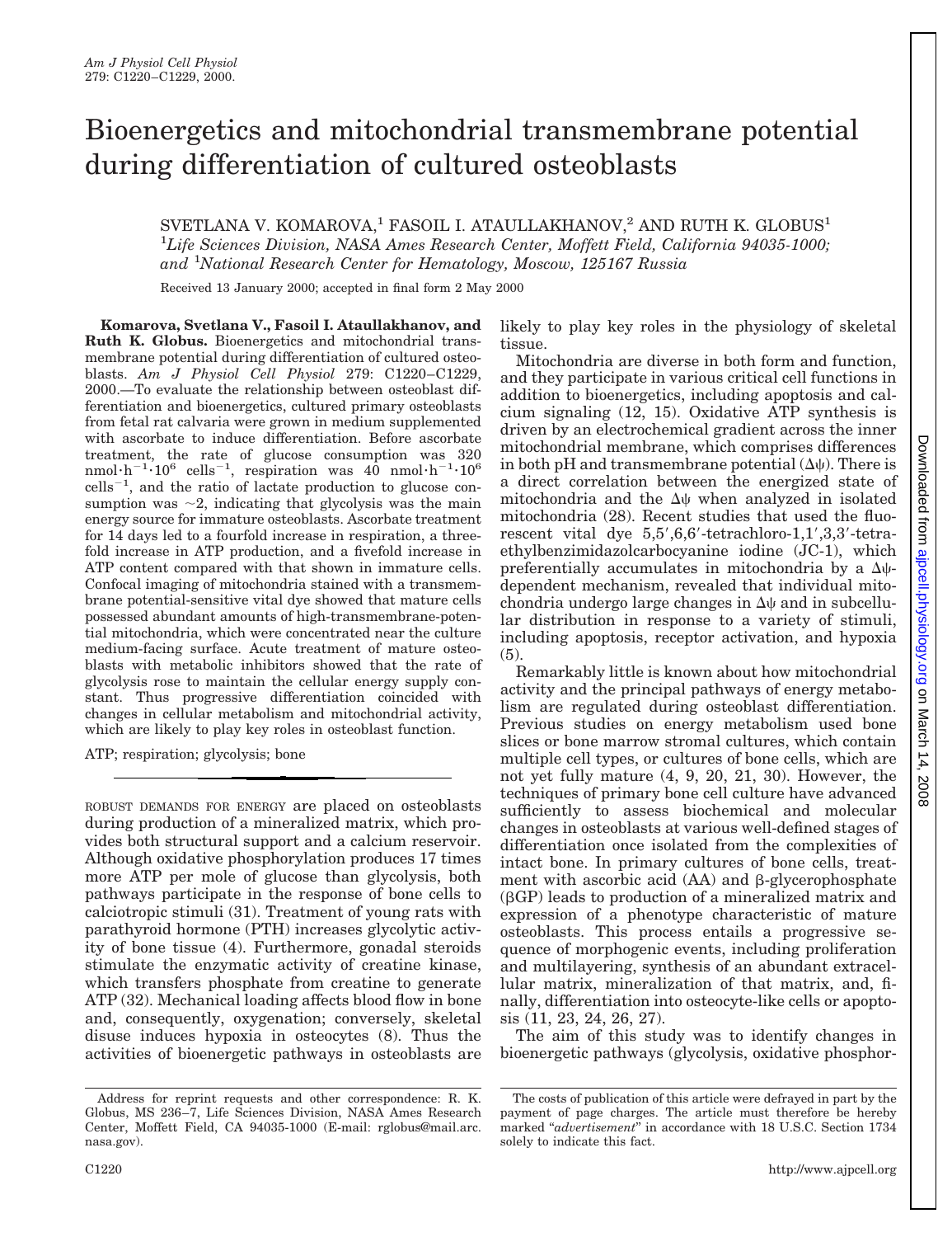ylation) and mitochondrial activity  $(\Delta \psi)$  that occur at different stages of osteoblast differentiation and then to evaluate the contribution of these pathways to the maintenance of the ATP content of mature osteoblasts at steady state. We found that cellular bioenergetics and  $\Delta\psi$  were differentially regulated during differentiation, perhaps functioning to maintain the relatively high ATP content observed in mature osteoblasts compared with immature cells.

#### **MATERIALS AND METHODS**

*Cell culture.* Cells were isolated from 21-day-old fetal rat calvaria as previously described (26). All animal procedures were reviewed and approved by the Institutional Animal Care and Use Committee at NASA Ames Research Center. Briefly, cells were plated at a density of  $36,000$  cells/cm<sup>2</sup> on eight-well chamber slides  $(0.81 \text{ cm}^2 \text{ per well}; \text{Permanox},$ Nunc, Naperville, IL) coated with 0.2% gelatin (Sigma, St. Louis, MO) and then cross-linked with carbodiimide. Cells were grown in  $\alpha$ -MEM (GIBCO, Grand Island, NY) supplemented with 10% serum (GIBCO) in 5%  $CO<sub>2</sub>$  at 37°C for the indicated times. After the cultures achieved confluence (*day 3*), cells were induced to differentiate by the addition to the culture medium of freshly prepared AA  $(50 \mu g/ml)$ , which is needed for matrix formation, and  $\beta$ GP (3 mM), which is needed for mineralization. To maintain cells in an immature state, cultures were grown continuously without these additives. The media were changed every 2–3 days. Samples were recovered on  $day$  3 (before the addition of AA and  $\beta$ GP) or at the indicated times after growth in the presence or absence of AA and  $\beta$ GP and then were stored at  $-20^{\circ}$ C until later analysis.

*Cell number.* Cultures were treated sequentially with PBS, pH 7.4, containing 10 mM EGTA and 20 mM HEPES, pH 7.4, for 20 min and then for 60 min at 37°C with 572 U/ml collagenase in 115 mM NaCl, 5.3 mM KCl, 3 mM  $K_2HPO_4$ , 1  $mM$  CaCl<sub>2</sub>, 30 mM mannitol, 10 mM glucose, 2 g/l BSA, and 24 mM HEPES, pH 7.4. An equal volume of 0.25% trypsin in EDTA (1 mM) in Hanks' balanced salt solution without  $Ca^{2+}$ and  $Mg^{2+}$  (GIBCO) was added to the collagenase, and cells were incubated for another 30 min. Dispersed cells were counted using a hemocytometer. Exclusion of 0.1% trypan blue in saline was used to determine cell viability, which was typically 80–90% of the total cell population.

*Glucose consumption and lactate production.* Concentrations of glucose and lactate in media were measured using a model 2700 select analyzer from Yellow Springs Instruments (Yellow Springs, OH). The rates of glucose consumption  $(\dot{V}_{glu})$  and lactate production  $(\dot{V}_{lac})$  were shown to be linear over 6 h of incubation (data not shown). Medium samples (0.05 ml) were recovered between 2 and 6 h of incubation with cells.  $\dot{V}_{glu}$  or  $\dot{V}_{lac}$  were calculated as the difference between initial and final concentration divided by incubation time.

 $O_2$  *consumption and ATP production.*  $O_2$  *consumption*  $(V_{{\rm O}_2})$  was measured in culture medium at 37°C with a polarographic O<sub>2</sub> electrode (Radiometer, Copenhagen, Denmark) installed into one well of an eight-well chamber slide to form an air-tight seal. At the indicated times in culture, the concentration of  $\mathrm{O}_2$  was measured in medium containing HEPES (10 mM), and  $\mathrm{Vo}_2$  was determined over 60 min.  $\mathrm{Vo}_2$ decreased to zero when cells were treated with sodium azide  $(NaN<sub>3</sub>)$  or potassium cyanide (KCN), showing that changes in  $V_0$ <sub>2</sub> measured in culture medium were due to mitochondrial respiration. The addition of HEPES did not affect the rates of

 $\dot{V}_{\rm glu}$  and  $\dot{V}_{\rm lac}$  or ATP concentration in osteoblasts during 4 h of incubation (data not shown). Total ATP production from glucose in mature osteoblasts was estimated on the basis of the assumption that anaerobic glycolysis produces 2 mol of ATP from 1 mol of glucose and reduction of 1 mol of  $O_2$  is coupled to the production of 6 mol of ATP.

*Alkaline phosphatase and ATP content.* To measure alkaline phosphatase activity and ATP, cultures were extracted in 1% Triton X-100 in HEPES buffer, pH 7.4, and then sonicated and centrifuged at 10,000 *g* for 3 min. Supernatants were stored at  $-80^{\circ}$ C until analysis. Alkaline phosphatase activity and ATP content were measured spectrophotometrically (Spectronic 1001 plus, Milton Roy) with commercial kits (Sigma). The alkaline phosphatase assay measured the hydrolysis of *p*-nitrophenol phosphate, and the ATP assay used the phosphoglycerate phosphokinase and phosphate dehydrogenase reactions, which couple the utilization of ATP with the oxidation of NADH to NAD.

*Flow cytometry.* Flow cytometry was used to estimate cell size in mature and immature populations of osteoblasts. Cells were dispersed as described in *Cell number* and then prepared for cytometric analysis as described in detail by Ilic et al. (16). The viable and apoptotic cell populations were distinguished according to a cytometric method (14). In brief, dispersed cells were incubated with propidium iodide (PI; 5  $\mu$ g/ml) on ice for 15 min before the addition of Hoechst 33342 dye (Molecular Probes, Eugene, OR). After a further 6-min incubation at room temperature, samples were acquired with the use of a dual-laser FACStar cell sorter (Becton-Dickinson, San Jose, CA) until 20,000 cells were analyzed. Cells that stained weakly for PI and Hoechst dye (viable cells) comprised 75–85% of the total cell population recovered. Cell size was assessed by forward light scatter. The flow cytometry data shown are representative of two separate experiments.

*Staining and confocal microscopy.* Mineralized nodules in mature cultures (*day 14*) were demonstrated by alizarin red S staining of calcium salts. Cells were fixed in ethanol, stained for 60 min in 1% alizarin red S in distilled water, pH 6.4, and then washed with distilled water. Images of osteoblasts at different stages of differentiation were acquired at the indicated times using an inverted scanning confocal microscope (Zeiss LSM 510) equipped with differential interference contrast optics.

Mitochondrial  $\Delta\psi$  was assessed in live cells with the use of the fluorescent probe JC-1 (25, 29, 33). JC-1 accumulates in mitochondria as a function of  $\Delta \psi$ , is excited at 490 nm, and emits at 527 nm when in monomeric form. At high  $\Delta \psi$ , JC-1 is concentrated within mitochondria and forms J aggregates, resulting in a shift in emission to 585 nm. Cells grown in eight-well chamber slides (Permanox, Nunc) were incubated with JC-1 (10  $\mu$ g/ml) in fresh culture medium for 30 min at  $37^{\circ}$ C and  $5\%$  CO<sub>2</sub> before analysis. In addition, cells were grown on glass coverslips so that image stacks could be collected in the reverse sequence (bottom of nodule to top, rather than top of nodule to bottom). After incubation with JC-1, the cells were washed three times with culture medium, and a glass coverslip was placed over the cells, which were immersed in fresh medium.

Images were collected using a Zeiss LSM 510 microscope equipped with a 30-mW argon-krypton laser and a  $\times 100$ objective with numerical aperture of 1.3. Low- $\Delta\psi$  mitochondria (green) were observed with a 505- to 550-nm band-pass emission filter under 488-nm laser illumination. High- $\Delta\psi$ mitochondria (red) were observed with a 585-nm long-pass emission filter under 568-nm laser illumination. Pin hole sizes and photomultipliers were set to produce the clearest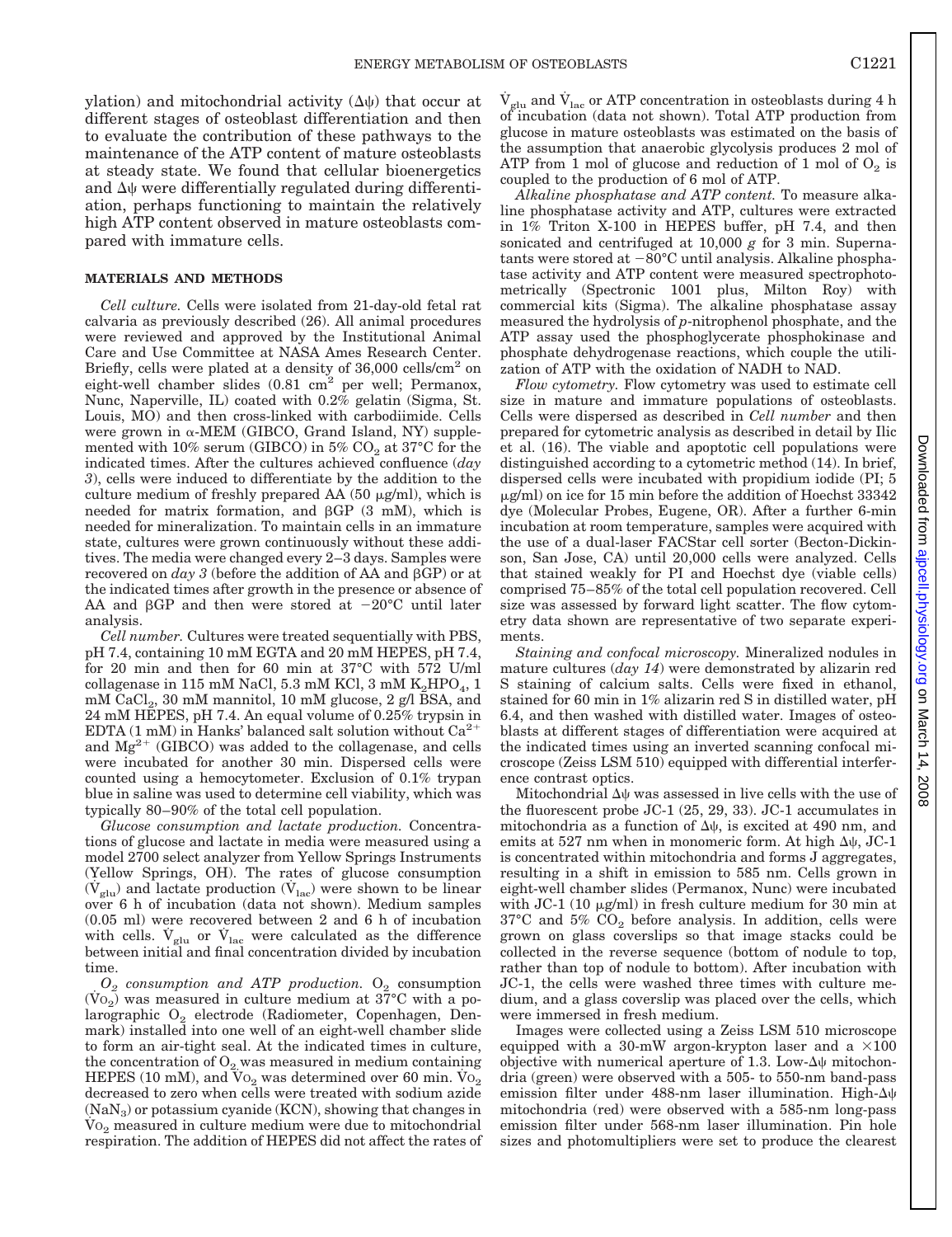possible image without saturating the signal. After conditions of image acquisition for differentiated cells in nodules were optimized, images of immature cells were collected using identical settings. The data shown are representative of at least three different fields in three separate experiments. To provide a quantitative estimate of the differences in fluorescence between images, the total number of pixels in the red channel was divided by the total number of pixels in the green channel for each image.

*Metabolic inhibitors.* Cells were grown in medium containing AA and  $\beta$ GP for 14 days; the medium was then supplemented with sodium fluoride (NaF)  $(5-30 \text{ mM})$ , NaN<sub>3</sub>  $(1-8$ mM), or KCN (2–4 mM) for a 1-h preincubation period. Fresh medium was added with the addition of inhibitor, and changes in  $O_2$  were measured for 2–4 h. Samples were recovered from cultures treated in parallel to measure glucose and lactate. ATP was measured after 4 h of incubation with inhibitor.

*Statistics.* The data shown are representative of four to six separate experiments performed in duplicate, and values are expressed as means  $\pm$  SE. Statistical evaluation was made with ANOVA, using the software SuperANOVA (Abacus Concepts, Berkeley, CA).

#### **RESULTS**

*Temporal sequence of osteoblast differentiation.* Experimental protocols for the differentiation of primary osteoblasts typically entail growth for 3–4 wk of culture before nodule formation and mineralization (24, 27), whereas our protocol (see MATERIALS AND METHODS) results in a more rapid differentiation (26). Because both proliferation and maturation can influence cellular bioenergetic pathways, we therefore first carefully defined the temporal sequence of changes in cell number and differentiation, as assessed by nodule formation and alkaline phosphatase activity.

Osteoblasts were plated to achieve confluence by *day*  $3$  in culture (Fig. 1A), at which time AA (50  $\mu$ g/ml) and  $\beta$ GP (3 mM) were first added to the medium to induce differentiation. Cultures treated with AA and  $\beta GP$ have been referred to subsequently as AA-treated cells for simplicity. Paired cultures grown in medium without the addition of AA and  $\beta$ GP have been referred to as AA-untreated cells. Confluent cultures on *day 3* appeared morphologically flat and well spread (Fig. 1*A*). Treatment with AA resulted in the appearance of clusters of plump, cuboidal cells by *day 7* (Fig. 1*B*), a morphology characteristic of mature osteoblasts in vivo. The nodules became increasingly optically dense between *day 7* and *day 14* in culture (Fig. 1, *C* and *D*). Staining cultures with alizarin red to reveal mineralized matrix showed that, on *day 14*, AA-untreated cells were morphologically flat and the cell layers did not stain positively for calcified matrix (Fig. 1*E*), whereas nodules in AA-treated cell layers stained strongly for calcified matrix (Fig. 1*F*).

Cells continued to proliferate between *day 3* and *day 7* (postconfluence), forming multilayers (Fig. 2*A*). The rate of growth stabilized between *day 7* and *day 14* in AA-treated cultures, achieving a final cell density twofold higher than that in AA-untreated cultures (Fig. 2*A*). Thus growth of cells for various times in either AA-treated or AA-untreated medium provides the opportunity to distinguish between influences of cellular aging as opposed to differentiation.

Alkaline phosphatase activity was measured as an early marker of osteoblast differentiation (1–3). AA treatment caused a progressive rise in alkaline phosphatase activity to levels sevenfold higher on *day 14* than in cells grown without AA (Fig. 2*B*). In contrast, the alkaline phosphatase activity of cells grown without the addition of AA did not markedly change over time.

To summarize, cells treated with AA to induce differentiation continued to divide after confluence was achieved, forming multilayers within the first 7 days of culture when morphological evidence of nodule formation first appeared. Alkaline phosphatase activity progressively rose from *day 3* to *day 14* and plateaued thereafter, whereas morphogenesis and mineralization of nodules occurred between *day 7* and *day 14*.

*Glycolytic and oxidative pathways.* We measured  $\dot{V}_{glu}$ ,  $\dot{V}_{lac}$ , and  $\dot{V}_{O_2}$  to assess glycolytic and oxidative components of energy metabolism at various times in culture (Fig. 3).  $\dot{V}_{glu}$  in AA-untreated cultures decreased from 320 nmol $\cdot h^{-1} \cdot 10^6$  cells<sup>-1</sup> on *day 3* to 240 nmol·h<sup>-1</sup>·10<sup>6</sup> cells<sup>-1</sup> on *day* 7 and remained at this level until the end of the experiment (*day 14*). AA treatment caused a transient decrease in  $V_{glu}$  (*days 3–7*) and subsequent increase to levels twofold higher than shown in AA-untreated cultures on *day 14* (Fig. 3*A*). In contrast,  $V_{\text{lac}}$  transiently decreased (*days* 3–7) in both AA-treated and AA-untreated cells (Fig. 3*B*) and was 2-fold lower on *day 7* and 1.4-fold higher on *day 14* in AA-treated compared with that in AA-untreated cells.

The temporal changes in  $\dot{V}_{glu}$  and  $\dot{V}_{lac}$  resulted in a transient twofold decrease in the ratio of  $V_{\text{lac}}$  to  $V_{\text{glu}}$  in AA-treated compared with AA-untreated cells on *days 7* and *10* (Fig. 3*C*). Changes in the ratio of  $V_{lac}$  to  $V_{glu}$ indicate that less of the pyruvate produced by glycolysis is converted to lactate, and thus these results are consistent with the possibility that respiration was higher in AA-treated cells on *days 7* and *10* than in  $\overline{AA}$ -untreated cells. In fact,  $\overline{V_0}_2$  in  $\overline{AA}$ -treated cells rose markedly (3-fold) from *day 3* to *day 7* and then remained elevated (Fig. 3D). In contrast, Vo<sub>2</sub> in AAuntreated cells did not change significantly over time. Together, these data show that respiration increased during the stage of cell multilayering and early nodule morphogenesis (*days 3–7*) and that both cell aging in culture and maturation contribute to the changes in glycolysis observed over time.

*Mitochondrial transmembrane potential.* We assessed the influence of differentiation on mitochondrial  $\Delta\psi$  in live cells by confocal microscopy using the fluorescent dye JC-1. When stained with JC-1, mitochondria with  $\Delta\psi$  below  $\sim$ 120 mV emit light in green wavelengths, whereas those with high  $\Delta\psi$  emit light in red wavelengths (see MATERIALS AND METHODS). Figure 4 shows images captured from AA-untreated cultures and nodules of AA-treated cultures on *day 10* in culture (Fig. 4, *A–F*). Images collected from the most central regions of nodules, which consist of dense, mineralized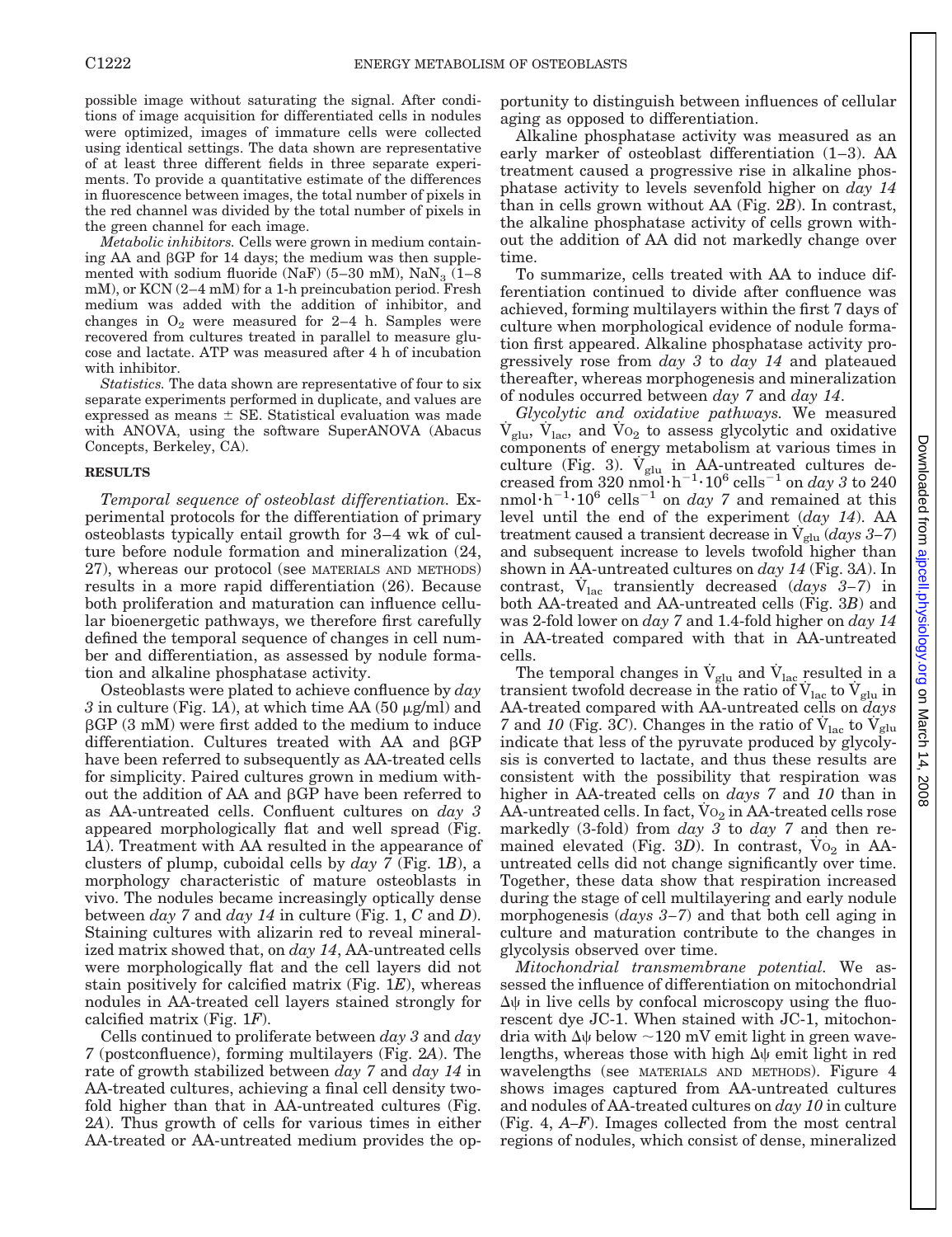

Fig. 1. Fetal rat calvarial osteoblasts differentiate to form bonelike mineralized nodules in culture. Cell were grown to confluence  $(day 3; A)$ , and the medium was then supplemented with ascorbic acid  $(AA)$  and  $\beta$ -glycerophosphate  $(\beta GP)$  to induce differentiation. By *day 7* (*B*), discrete regions of cuboidal cells (nodules) first appeared in AAtreated cultures. By *day 10* (*C*), cells produced abundant extracellular matrix in AAtreated cultures. By *day 14* (*D*), nodules appeared phase dense. On *day 14*, cultures grown in AA-untreated (*E*) or AA-treated (*F*) medium were stained for mineralized matrix with alizarin red. \*Example of site selected for imaging of mitochondria (detected by JC-1 staining) in nodule cells shown in Fig. 4. Bar =  $50 \mu m$ .

extracellular matrix (26), demonstrated a low level of autofluorescence that obscured the fluorescent signal generated by JC-1 (data not shown). Therefore, we selected for analysis specific sites within nodules in which the cells display a distinctive cuboidal morphology characteristic of mature osteoblasts (a representative site is marked with an asterisk on Fig. 1*C*). AAuntreated cultures demonstrated predominantly low- $\Delta\psi$  mitochondria, with few high- $\Delta\psi$  mitochondria on *day 10* (Fig. 4, *A–C*). In contrast, nodule cells in AA-treated cultures possessed abundant high- $\Delta\psi$  mitochondria (Fig. 4, *D–F*). To quantitate these differences in numbers of high- and low- $\Delta\psi$  mitochondria,

the ratio of the number of pixels in each channel throughout the entire image stack was determined. The ratio of red signal (high- $\Delta\psi$  mitochondria) to green signal (low- $\Delta\psi$  mitochondria) was 0.1 in AA-untreated cells, whereas the ratio was 0.6 in AA-treated cells.

As a control, mature cultures were treated with FCCP, a proton ionophore that abolishes the mitochondrial electrochemical gradient. Addition of the inhibitor eliminated the appearance of red fluorescence in AA-treated osteoblasts (Fig. 4, *G–I*). The green fluorescence was retained in FCCP-treated cultures (although the mitochondria appeared swollen), indicating that cells were capable of sequestering the dye despite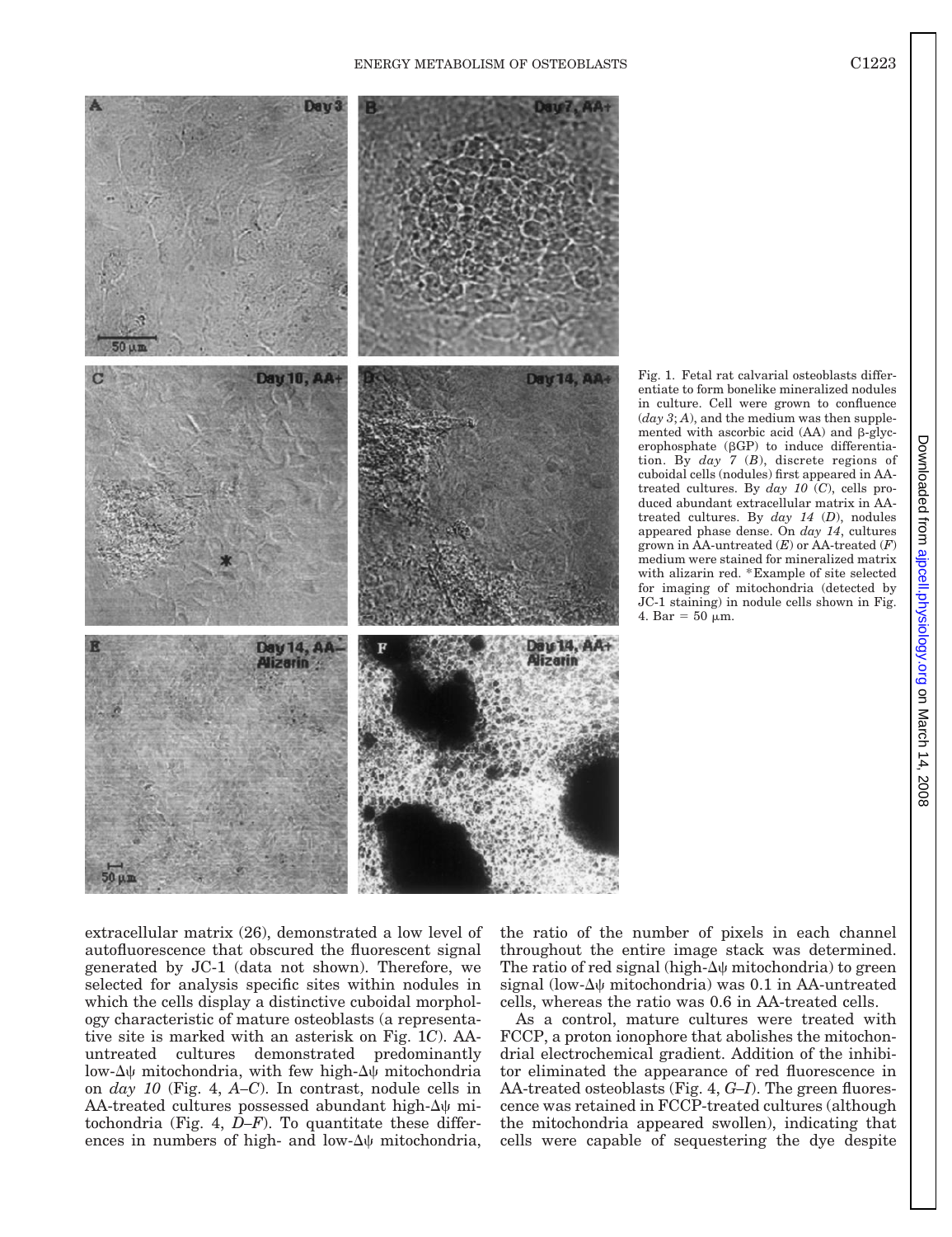



treatment with inhibitor. Thus the fluorescent signal in the red channel detected with JC-1 reveals the location of high- $\Delta\psi$  mitochondria.

To assess the subcellular distribution of mitochondria, images of AA-treated cells stained with JC-1 were collected from the culture medium-facing surface, through the cell layer, to the surface adjacent to the plastic substrate of the dish (Fig. 5). The high- $\Delta\psi$ mitochondria in nodule cells were concentrated near the culture medium-facing surface, whereas low- $\Delta\psi$ mitochondria were distributed throughout the cell layers. Quantification of the fluorescence revealed that the ratio of pixels in the red channel (high- $\Delta\psi$  mitochondria) to those in the green channel (low- $\Delta\psi$  mitochondria) within the first  $3 \mu m$  of the cell culturefacing surface of the cells was 0.8, whereas the ratio within 3  $\mu$ m of the opposite surface was only 0.2. To confirm that the differences in red and green fluorescence observed at various positions in the nodules did not arise due to differential light penetration or photobleaching, we grew cells on coverslips and acquired the stack of images in reverse order (i.e., from the surface

of the dish to the surface adjacent to the culture medium). The same results were obtained (not shown), confirming that high- $\Delta\psi$  mitochondria were concentrated near the culture medium-facing surface of the cells.

In addition, AA treatment appeared to affect the shape of mitochondria. Mitochondria in AA-untreated cells appeared longer and thinner than those in nodule cells. However, this can be attributed in large part to differences in the orientation of the organelles due to cell morphology, since maturing osteoblasts were cuboidal, whereas immature cells were well spread and flat  $(Fig. 1)$ .

*Cellular ATP content.* Because respiration and mitochondrial activity changed markedly during differentiation, we measured cellular ATP content, which is normally maintained within narrow limits. In AA-untreated cells, the ATP levels in osteoblasts declined between *day 3* and *day 7* and then remained constant through the remaining 14-day period (Fig. 6). Surprisingly, treatment with AA caused ATP content per cell to rise threefold between *day 7* and *day 10*. On *day 14*,

Fig. 3. Osteoblast differentiation coincides with changes in energy metabolism. Osteoblasts were grown to confluence (*day 3*). Medium was then supplemented  $\circ$  or not  $\bullet$  with AA and  $\beta$ GP, and samples were recovered at the indicated times to measure the rate of glucose consumption  $(\dot{V}_{glu}; A)$ , rate of lactate production  $(\dot{V}_{\text{lac}}; \ddot{B})$ , the ratio of  $\dot{V}_{\text{lac}}$  to  $\dot{V}_{\text{glu}}(C)$ , and the rate of  $O_2$  consumption  $(\text{Vo}_2; D)$ . \*Significantly different from AA-untreated controls  $(P < 0.05)$ .

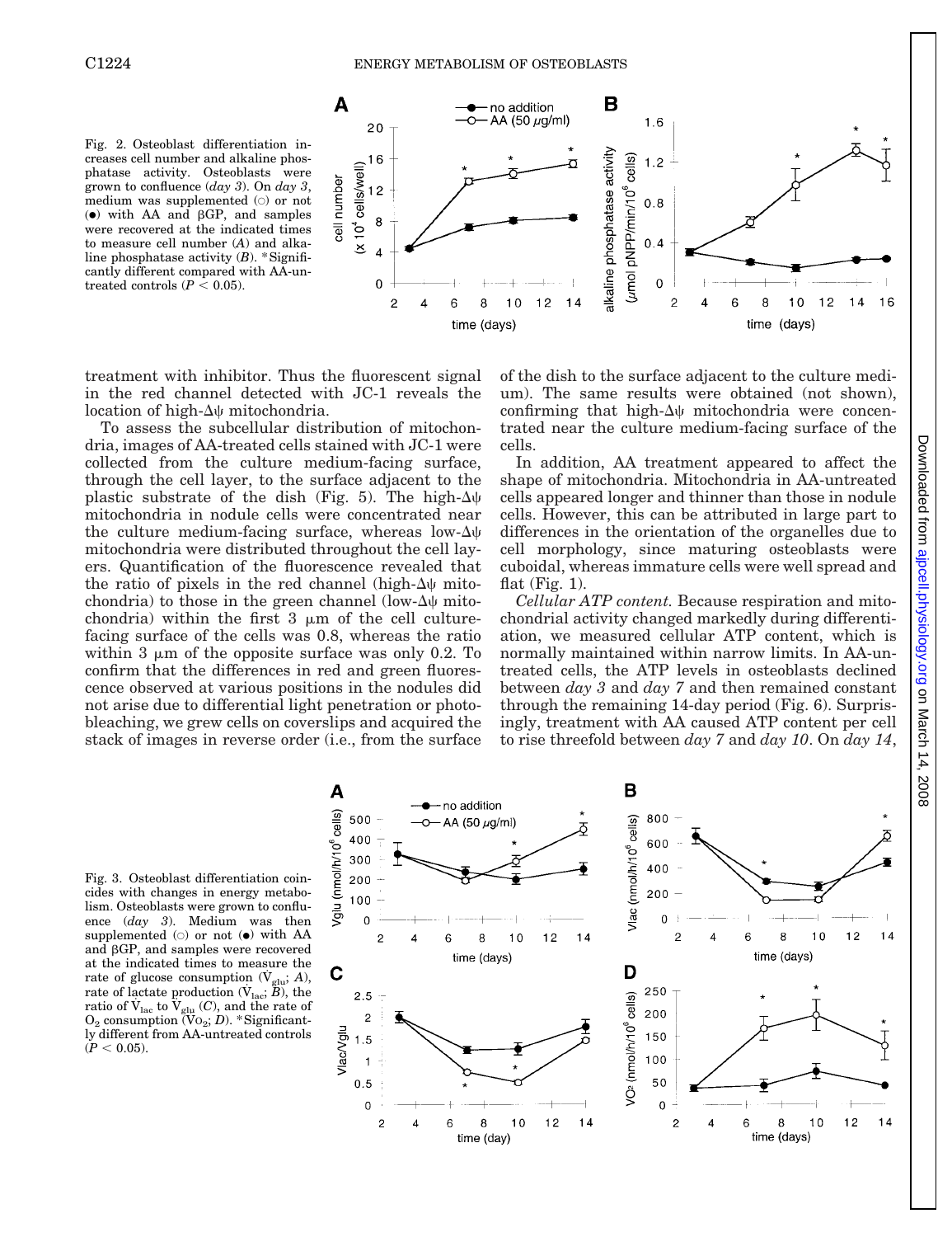on March 14, 2008 [ajpcell.physiology.o](http://ajpcell.physiology.org)rg Downloaded from

8002

Downloaded from ajpcell.physiology.org on March 14,



Fig. 4. Osteoblasts in nodules possess abundant high-transmembrane-potential  $(\Delta \psi)$  mitochondria. Osteoblasts were grown for 10 days in AA-untreated (*A–C*) or AA-treated (*E–I*) medium. AA-treated cultures were treated with FCCP to depolarize the mitochondria (*G–I*), demonstrating specificity of the signal. Cells were then incubated for 30 min with JC-1, a mitochondrial  $\Delta\psi$ -sensitive vital dye, and images were then collected by confocal microscopy. Single images  $\sim$ 4  $\mu$ m from the cell culture-medium facing surface of the cells are shown. A representative site selected for analysis of mitochondrial  $\Delta\psi$  in nodule cells is marked with an asterisk in Fig. 1. Red fluorescent images of dye aggregates indicate high- $\Delta\psi$  mitochondria  $(A, D, \text{and } G)$ . Green fluorescent image of monomeric dye show low- $\Delta\psi$  mitochondria (*C*, *E*, and *H*). Composite images (*C*, *F*, and *I*) are also shown. Bar = 10  $\mu$ m.

ATP levels in AA-treated cells were fivefold higher than in AA-untreated cells. To determine if the rise in cellular ATP content of AA-treated cells could be attributed to differences in volume, cell size was estimated by flow cytometry (Fig. 7). Osteoblasts grown for 10 days were dispersed and stained with PI and Hoechst dye to assess cell viability and then analyzed by flow cytometry. Forward light scatter by the cells provides an estimate of cell size and, hence, cell volume. The distribution of sizes in the viable cell population was found to be similar in AA-treated and AAuntreated cultures (Fig. 6). Therefore, the increase in total ATP per cell in AA-treated cells is unlikely to be caused by increased cells volume; rather, it reflects a higher concentration of ATP in individual cells.

*Contribution of glycolysis vs. oxidative phosphorylation to ATP content in mature osteoblasts.* To evaluate the contribution of glycolysis and respiration to maintaining the high ATP content of mature osteoblasts, metabolic inhibitors were added to AA-treated cells on *day 14* for 2–4 h. The addition of NaF, which inhibits glycolysis (13), caused a dose-dependent decrease in  $V_{glu}$  and  $V_{lac}$ , effectively depleting cellular ATP content, whereas  $V_0$  did not change significantly (Fig. 8). In contrast, the addition of an inhibitor of cytochrome  $c$  oxidase, NaN<sub>3</sub>, caused a decrease in  $Vo_2$ and an increase in the ratio of  $\dot{\mathrm{V}}_{\mathrm{lac}}$  to  $\dot{\mathrm{V}}_{\mathrm{glu}}$  to two at all concentrations of  $\text{NaN}_3$  tested, showing that respiration was effectively abolished. Under these conditions, NaN<sub>3</sub> caused a 2-fold increase in  $V_{glu}$  and a 2.5-fold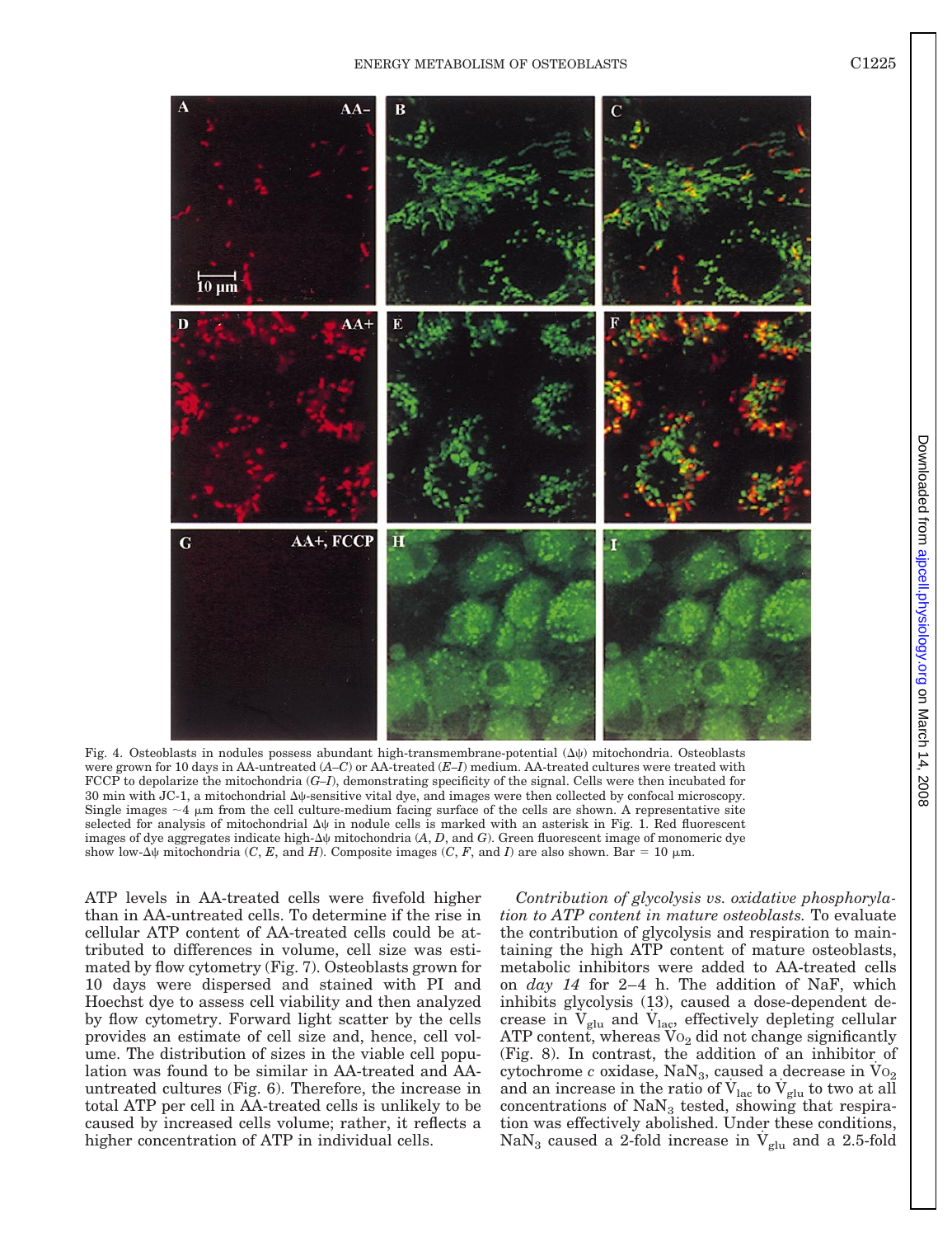

Fig. 5. High- $\Delta\psi$  mitochondria are concentrated near the culture medium-facing surface of mature osteoblasts. Cells were grown for 10 days in AA-treated medium and then incubated for 30 min with JC-1. Three-dimensional image stacks were collected by scanning confocal microscopy. Composite images show high- $\Delta\psi$  mitochondria (red) and low- $\Delta\psi$  mitochondria (green) at increasing distances (in  $\mu$ m) from the cell surface facing the culture medium (top of the nodule) to the surface adjacent to the dish (bottom of the nodule). Bar = 10  $\mu$ m.

increase in  $V_{\text{lac}}$ . Notably, the cellular levels of ATP were not significantly affected after 4 h of incubation with  $\text{NaN}_3$ . Similar results were obtained with KCN, another inhibitor of cytochrome *c* oxidase. Thus, in mature osteoblasts, ATP levels were maintained by an apparent increase in  $\dot{V}_{glu}$  and  $\dot{V}_{lac}$ , despite complete inhibition of mitochondrial respiration.



Fig. 6. Osteoblast differentiation coincides with an increase in cellular ATP content. Osteoblasts were grown to confluence (*day 3*); medium was then supplemented  $\circ$  or not  $\bullet$  with AA and  $\beta$ GP. Cells were then harvested for measurements of total cellular ATP and cell number, and results are expressed as nmol ATP/10<sup>6</sup> cells. \*Significantly different compared with AA-untreated controls  $(P \leq$ 0.05).

#### **DISCUSSION**

Results from this study revealed that the progression of cultured osteoblasts through sequential stages of differentiation coincided with marked changes in metabolic and mitochondrial activity. The sequence of major changes evident during differentiation were as follows: first, the rate of respiration increased during active growth of the cells to form multilayers and initiate differentiation (*days 3–7*); second, the ATP content of maturing cultures increased during nodule morphogenesis (*days 7–10*); and, third, the rate of glycolysis rose during nodule mineralization (*days 10– 14*). Mature cells also demonstrated increased numbers of high- $\Delta\psi$  mitochondria relative to immature cells. Thus both glycolytic and mitochondrial changes appear to be integral components of the differentiation sequence in cultured osteoblasts.

During the first stage of differentiation that we studied (*days 3–7*), the rate of cellular respiration in maturing osteoblasts rose markedly. During this period, the addition of AA caused a doubling in cell number and the formation of multilayers, alkaline phosphatase activity rose sevenfold, and morphologically distinct nodules first appeared. These changes coincided with a 3-fold increase in  $\overline{V}_{0_2}$ , a 2-fold decrease in  $\overline{V}_{\text{lac}}$ , and a 1.4-fold decrease in the ratio of  $V_{\text{lac}}$  to  $V_{\text{glu}}$ . Together, these results suggest that, by *day 7*, more of the pyruvate produced by glycolysis was consumed in the Krebs cycle in mature osteoblasts compared with immature cells, and oxidative phosphorylation increased. Cells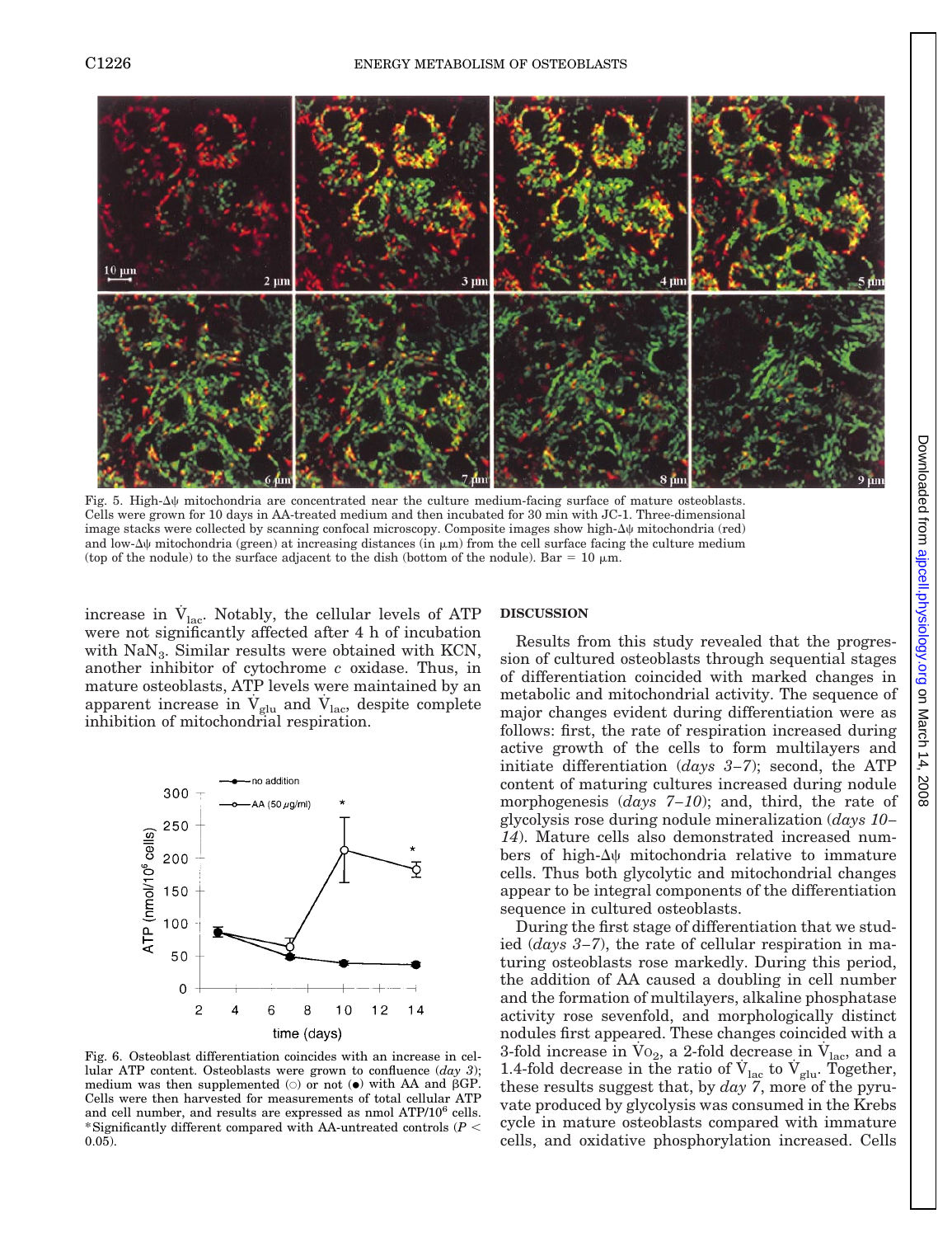

Forward scatter

Fig. 7. Cell sizes of viable osteoblasts from AA-treated and AAuntreated cultures are comparable, as estimated by flow cytometry. Osteoblasts were grown to confluence (*day 3*) and then were grown without (*A*) or with (*B*) the addition of AA. Samples were recovered on *day 10*, dispersed, stained with propidium iodide and Hoechst dye to identify viable cells, and then analyzed by flow cytometry. Histograms of forward light scatter for viable cells from 3 separate cell samples for each group are shown.

that were grown without AA failed to differentiate and did not increase in  $Vo_2$ , whereas  $V_{lac}$  declined, although to a lesser extent than in maturing osteoblasts. Thus cellular aging, as well as differentiation, induced changes in glycolysis over time in cultured osteoblasts. The early and sustained rise in the respiratory rate of maturing osteoblasts is likely to reflect the high metabolic demands placed on cells when they are dividing and differentiating and is consistent with the finding that  $Vo_2$  is high in intact bone tissue (30). Similarly, oxidative phosphorylation increases during differentiation of other cell types in vitro, including, for example, placental trophoblasts (3), nerve cells (6), and colon adenocarcinoma cells (10).

The most notable feature of the second stage of differentiation (*days 7–10*) was an increase in cellular ATP content. During this stage, cell growth slowed, alkaline phosphatase activity continued to rise, and nodules further matured as more extracellular matrix was produced. We showed previously that expression of protein for the late osteoblast marker, osteocalcin, is

restricted to nodules on *day 8* and mRNA transcripts are detectable with the use of Northern blotting on *day 10* (11, 26); thus this period of culture corresponds to a stage of advancing maturation. These changes in differentiation were accompanied by an unexpected fivefold increase in ATP content, compared with cells grown without AA, when corrected on a per cell basis. Typically, cellular ATP content does not change markedly in response to nonpathological stimuli (e.g., Ref. 6). Differentiation of erythroid precursor cells leads to a decline in cellular ATP content (corrected for cell number), although this difference can be attributed to a reduction in cell volume as these cells mature such that the intracellular concentration of ATP remains constant (19).

To address the possibility that cytosolic volume increases during osteoblast differentiation, which could conceivably account for the observed rise in cellular ATP content, we examined in detail the distribution of cell sizes within cultured osteoblasts using a flow cytometry method that distinguishes viable cells from dead cells. Results from these experiments demonstrated that the size distributions of viable cells from AA-treated and untreated cultures were comparable, indicating that the intracellular concentration of ATP was in fact higher in mature osteoblasts than in immature cells.

The functional consequence(s) of the increased ATP pool size in maturating osteoblasts is unknown. One possibility is that adenylate metabolism regulates intracellular ATP and the total adenylate pool to control



Fig. 8. Effects of inhibitors of glycolysis and oxidative phosphorylation on the energy metabolism of mature osteoblasts. Osteoblasts were grown to confluence (*day 3*); medium was then supplemented with AA and  $\beta$ GP. On *day 14*, NaF (30 mM), NaN<sub>3</sub> (4 mM), or potassium cyanide (KCN; 4 mM) was added to the incubation media as described in MATERIALS AND METHODS. Measurements of  $\mathrm{V_{glu}}, \mathrm{V_{lac}}$ and  $\overline{V}$  o<sub>2</sub> were made over 4 h. ATP was measured after  $4$  h of treatment with inhibitor. \*Significantly different compared with AA-untreated controls  $(P < 0.05)$ .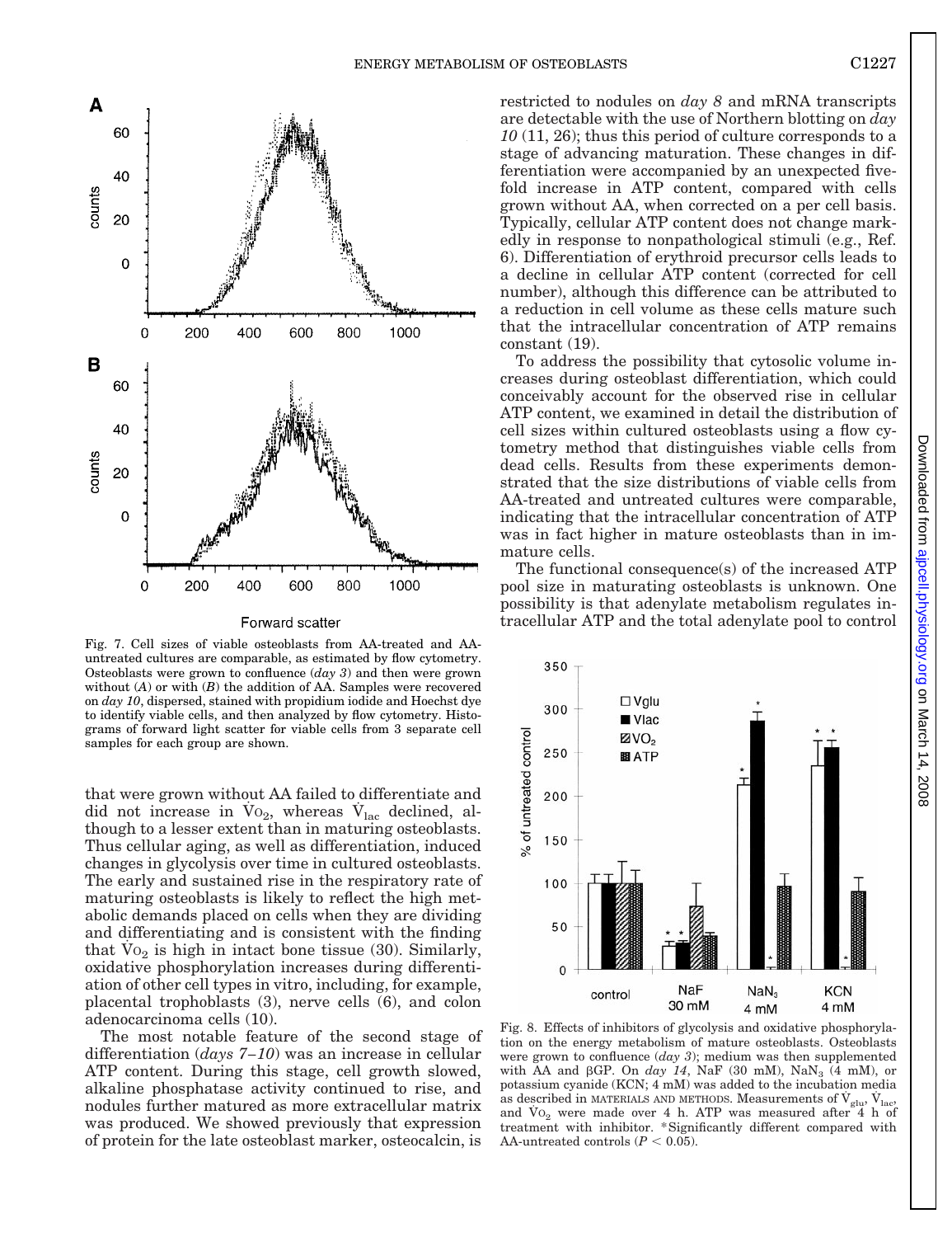ATP-dependent processes, such as the activity of ion pumps (1, 2). In addition, ATP produced by osteoblasts may function as a paracrine agonist. ATP binds to purinergic receptors on osteoblasts, stimulating calcium signaling (22) and affecting osteogenesis (18). Thus an enlarged pool of ATP may be stored in mature osteoblasts for later secretion in response to appropriate stimuli, such as mechanical forces (7).

Once differentiation progressed to the stage in which abundant extracellular matrix was evident in the nodules (*day 10*), a marked difference in mitochondrial activity was also observed. Three-dimensional confocal imaging using the mitochondrial  $\Delta\psi$ -sensitive dye JC-1 demonstrated that mature osteoblasts contained a larger number of high- $\Delta\psi$  mitochondria than immature osteoblasts. These results are consistent with studies of Klein et al. (20, 21) who showed that bone marrow stromal cell populations accumulate more rhodamine 123 dye when treated with medium that promotes the differentiation of osteoprogenitors.

High- $\Delta\psi$  mitochondria were preferentially distributed at the cell culture medium surface of nodule cells, whereas the low- $\Delta\psi$  mitochondria were more evenly distributed throughout the cell. On the basis of the preferential distribution of enveloped viral glycoproteins, the cell culture-facing surface of polarized osteoblasts corresponds to the basolateral surface of epithelial cells (17). The polar distribution of mitochondria in these primary cells contrasts with the results obtained using cell lines, in which mitochondria are localized to the edges of cells (5). The precise consequence of localized regions of high- $\Delta\psi$  mitochondria is not yet known, although Reers et al. (28) suggest that they are hot spots for ATP generation or calcium signaling; in contrast, the low- $\Delta\psi$  mitochondria may be metabolically less active. Treatment of immature osteoblasts in culture with PTH causes a modest decline in  $\Delta\psi$  as shown by JC-1 staining (33); results obtained from this study indicate that the stage of cellular differentiation is likely to affect changes in mitochondrial  $\Delta\psi$  responses to calciotropic stimuli.

The most notable metabolic feature of the final stage of differentiation (*days 10–14*) was an abrupt rise in  $V_{\text{lac}}$ . During this stage, mineralization of nodules occurred and alkaline phosphatase peaked on *day 14*. Metabolically,  $\mathrm{Vo}_2$  and ATP content remained constant, whereas  $V_{glu}$  rose. Together with the increase in  $V_{\text{lac}}$ , these results suggest that there is a marked increase in the rate of glycolysis at this latter stage of differentiation. The total rate of ATP production from glucose was estimated at 900 nmol $\cdot h^{-1} \cdot 10^6$  cells<sup>-1</sup> by glycolysis and 800 nmol·h<sup>-1</sup>·10<sup>6</sup> cells<sup>-1</sup> by oxidative phosphorylation. Thus glycolysis provided  $\sim$  50% of the energy requirements of mature osteoblasts and is likely to be important for the function of mature cells. In fact, inhibition of oxidative phosphorylation using  $\text{NaN}_3$  or KCN for 2–4 h led to a rapid increase in  $V_{\text{lac}}$  and  $V_{\text{glu}}$  by osteoblasts, and cellular ATP content was thereby maintained at high levels for at least 4 h. In contrast, acute inhibition of glycolysis using NaF did not affect  $Vo_2$ , and ATP levels declined sharply,

indicating that respiration did not compensate for the loss of glycolytic activity. Interestingly, the maximum capacity of the respiratory inhibitors to stimulate glycolytic activity in mature cells was of the same magnitude (2- to 2.5-fold) as that which occurs when bone tissue is exposed to hypoxic conditions in vitro (4). Thus the glycolytic component of energy generation at this mature stage of osteoblast differentiation may play a key role in adapting to transient challenges such as changes in either  $O_2$  supply to bone or increases in the acute and transient demands for energy.

We thank Eduardo Almeida at the University of California, San Francisco, and Paul Dazin at the Howard Hughes Medical Center at the University of California, San Francisco, for help with the flow cytometry analyses. We also thank Nancy Searby and Sigrid Reinsch for helpful advice during the study and Charles Wade and Sigrid Reinsch for critical reading of the manuscript.

This work was supported by NASA Grant NAGS5-6374, a DDF award for the Core Confocal Microscopy facility at Ames Research Center, and a National Research Council Postdoctoral Fellowship (to S. V. Komarova).

Current address of S. V. Komarova: Dept. of Physiology, University of Western Ontario, London, Ontario, Canada.

#### **REFERENCES**

- 1. **Aprille J.** Regulation of the mitochondrial adenine nucleotide pool size in liver: mechanism and metabolic role. *FASEB J* 2: 2547–2556, 1988.
- 2. **Ataullakhanov F, Martynov M, Komarova S, and Vitvitsky V.** A possible role of adenylate metabolism in human erythrocytes. 2. Adenylate metabolism is able to improve the erythrocyte volume stabilization. *J Theor Biol* 183: 307–316, 1996.
- 3. **Bax B and Bloxam D.** Energy metabolism and glycolysis in human placental trophoblast cells during differentiation. *Biochim Biophys Acta* 283: 283–292, 1997.
- 4. **Borle A, Nichols N, and Nichols G.** Metabolic studies of bone in vitro. I. Normal bone. *J Biol Chem* 235: 1211–1214, 1960.
- 5. **Diaz G, Setzu M, Zucca A, Isola R, Diana A, Murru R, Sogos V, and Gremo F.** Subcellular heterogeneity of mitochondrial membrane potential: relationship with organelle distribution and intercellular contacts in normal, hypoxic and apoptotic cells. *J Cell Sci* 112: 1077–1084, 1999.
- 6. **Dittmann L, Hertz L, Schousboe A, Fosmark H, Sensenbrenner M, and Mandel P.** Energy metabolism of nerve cells during differentiation. *Exp Cell Res* 80: 425–431, 1973.
- 7. **Dixon S, Kaplan A, Naemsch L, Sims S, Underhill T, and Weidema A.** P2 purinoceptors in skeletal cells: receptor subtypes, signalling pathways, and possible role in mechanotransduction. In: *Biological Mechanisms of Tooth Eruption, Resorption and Replacement by Implants,* edited by Davidovitch Z and Mah J. Boston, MA: Harvard Society for the Advancement of Orthodontics, 1998, p. 301–314.
- 8. **Dodd J, Raleigh J, and Gross T.** Osteocyte hypoxia: a novel mechanotransduction pathway. *Am J Physiol Cell Physiol* 277: C598–C602, 1999.
- 9. **Felix R, Neuman W, and Fleisch H.** Aerobic glycolysis in bone: lactic acid production by rat calvaria cells in culture. *Am J Physiol Cell Physiol* 234: C51–C55, 1978.
- 10. **Galons JP, Fantini J, Vion-Dury J, Cozzone P, and Canioni P.** Metabolic changes in undifferentiated and differentiated human colon adenocarcinoma cells studied by multinuclear magnetic resonance spectroscopy. *Biochimie* 71: 949–961, 1989.
- 11. **Globus R, Doty S, Lull J, Holmuhamedov E, Humphries M, and Damsky C.** Fibronectin is a survival factor for differentiated osteoblasts. *J Cell Sci* 111: 1385–1393, 1998.
- 12. **Green D and Reed J.** Mitochondria and apoptosis. *Science* 281: 1309–1312, 1998.
- 13. **Guidicelli Y, Pecquery R, Provin D, Agli B, and Nordmann R.** Regulation of lipolysis and cyclic AMP synthesis through